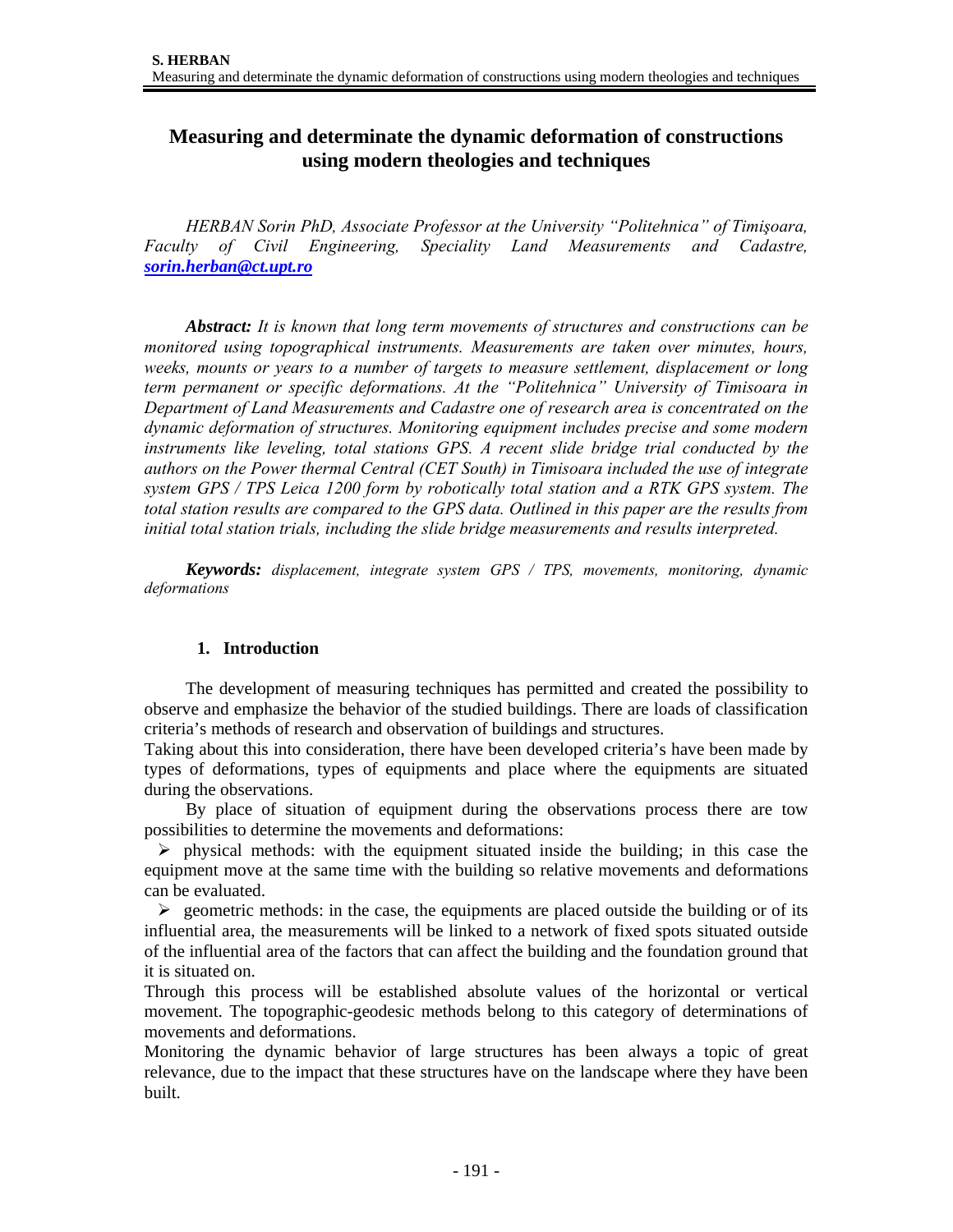.

 Many instruments and surveying methods have been used in order to support the control of these structures. However, the main aim in most of the developed plans has been to ensure the possibility of measuring displacements in a singular number of points. The difficulty in the measurement of these displacements is to find a spatial measurement technique that encompasses numerous desirable properties, such as, precision, reliability, low cost and easiness to use.

 Some of these advantages can be seen in several methods, but it is really hard to find a method comprising all of them. In the next paragraphs some of the approaches developed in this context are reported (starting with the classical techniques and finishing with the new technologies).

#### **2. Different styles and multicritteria approach to determining constructions deformations**

During the time specialists in measurements developed defended techniques and technologies to estimate correct, accurate and precise structures movements. These techniques are presented as follows:

 $\triangleright$  · Classical topographic methods based on angles, distances and height variation measurements are very popular in the quantitative surveying field. The equipment used consists of accurate and appropriate theodolites or total stations. When the point that has to be determined is inaccessible, indirect methods are used, for example: single or multiple intersections.

Furthermore, contact sensors can complete these measurements, such as: an inclinometer, a pendulum, dial gauges or extensometers. However, this contact nature prevents them from use at the final stages of destructive load testing, and they can only acquire measurements in one dimension.

 $\triangleright$  The Global Positioning System (GPS) has been used in structural monitoring of large structures with considerable range of displacements, as well as combined with other sensors. In spite of this, GPS has two significant limitations, as well. Firstly, as signals are received from satellites, coordinates cannot be measured indoors or through obstacles. The second limitation is that the current precision levels of GPS are limited to  $+/-$  1cm horizontally, and +/- 2cm vertically.

 $\triangleright$  Digital close-range photogrammetry has been a alternative, and is highly accurate. It also offers a quick, remote, three-dimensional data acquisition with images that provide a permanent visual recording of the test, but the compulsory use of targets might be disadvantageous in some circumstances; especially when the access to the object is risky or when it is inaccessible to operators. Due to the lack of scale definition in the photogrammetric process, measurements must be taken by using additional instrumentation.

 $\triangleright$  Terrestrial Laser Scanning has become a new alternative to the monitoring of structures incorporating novelty approaches and computer methods. Although the approaches noted above present an accurate modeling strategy and have demonstrated their viability for structural monitoring, none of them has been tested yet over complex structures such as large and high structures. The reported analysis focuses on two main problems: the first one is the accuracy and the stability of georeferencing, which is fundamental to make comparisons between different multi-temporal scans; the second one is the computation of deformation based on the acquired point-clouds. Particularly, a comparison is performed using different surfaces types, such as: resample point cloud, mesh and polynomial surface.

Determination movements and irregularities of an object in the primary analysis requirements strains in relation to time and space. Current development of constructions,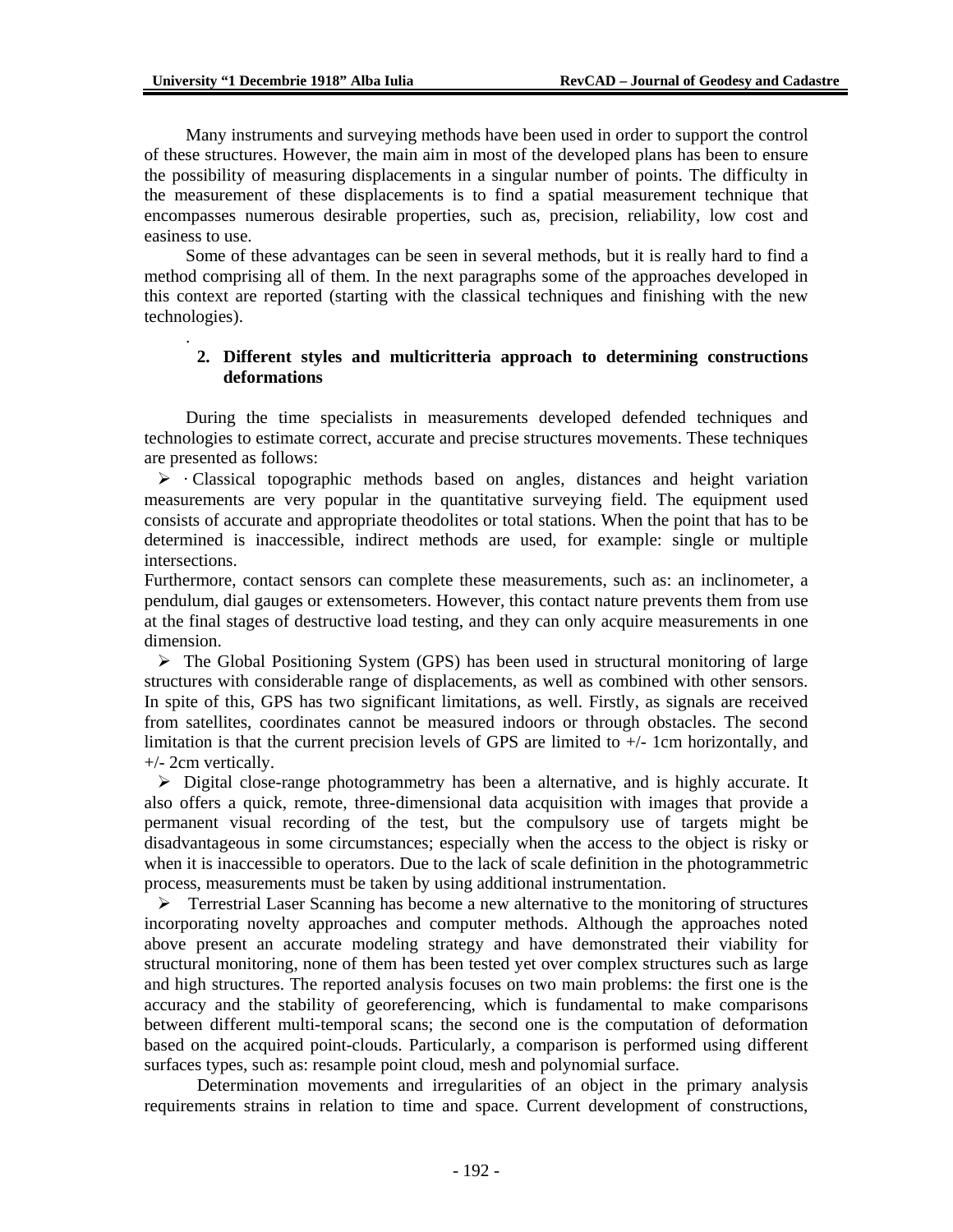imposed the need to monitor changes and possible displacements. In this sense becomes critical to analysis behavior of objects such as bridges, dams, towers, dams, buildings with a high pitch, etc., not only in terms of phenomenology, but also as a result of processing and the inclusion of cases in these models of analysis.

| Phenomenon<br>During | Phenomenon<br>type                           | Characteristics                                         | Evaluation<br>methods                            |  |  |
|----------------------|----------------------------------------------|---------------------------------------------------------|--------------------------------------------------|--|--|
| $0.01$ s             | <b>OSCILLATIONS</b>                          | Oscillation from<br>own machines                        | Continuous<br>measurement                        |  |  |
| 1 <sub>s</sub>       |                                              | Oscillation from<br>own construction                    | Continuous measurement<br>and specific geodethic |  |  |
| 10 <sub>s</sub>      | <b>SHORT</b><br><b>TIME</b>                  | Strains under the<br>demands dynamic short              | methods<br>Geodethic methods,                    |  |  |
| 24h                  | <b>MOTIONS</b>                               |                                                         | fotogrametric methods,<br>satellite methods      |  |  |
| 10 yars              |                                              | Strains under the<br>demands dynamic long               | Geodethic methods,                               |  |  |
| 100 years            | <b>LONG</b><br><b>TIME</b><br><b>MOTIONS</b> | Tectonic movements<br>Movements of the earth's<br>crust | fotogrametric methods,<br>satellite methods      |  |  |

Representation of deformations as a function of time schematic it can see in figure 1.

Fig.1. Schematically representations of deformations and the methods used to determine movements

## **3. Aprioristic knowledge of a certain deformation model**

During the determination of a deformation, we will always find a cause that through a transmitting function will lead to the effect

The transmitting function is expressed through mathematical relations, is part of the statistics category, we cannot be sure of what is going on just with a certain probability we can find a relationship. The effect is always the deformation, defined as a spatial modification.

The role of geodetic tracking networks is to observe and determine whether or not movements or deformations to a certain building occur. Usually there is initial information of the movements that interest us or of movements critical to an object.

The precision and integrity of the apriorical knowledge on the behaviour of the building are differentiated, but the base parameters for a deformation model that must be taken into consideration are:

representative points;

- $\triangleright$  the delimitation of the information domain;
- $\triangleright$  the evolution in time of the movements;
- $\triangleright$  the direction of the studied movements;
- $\triangleright$  size of the movement.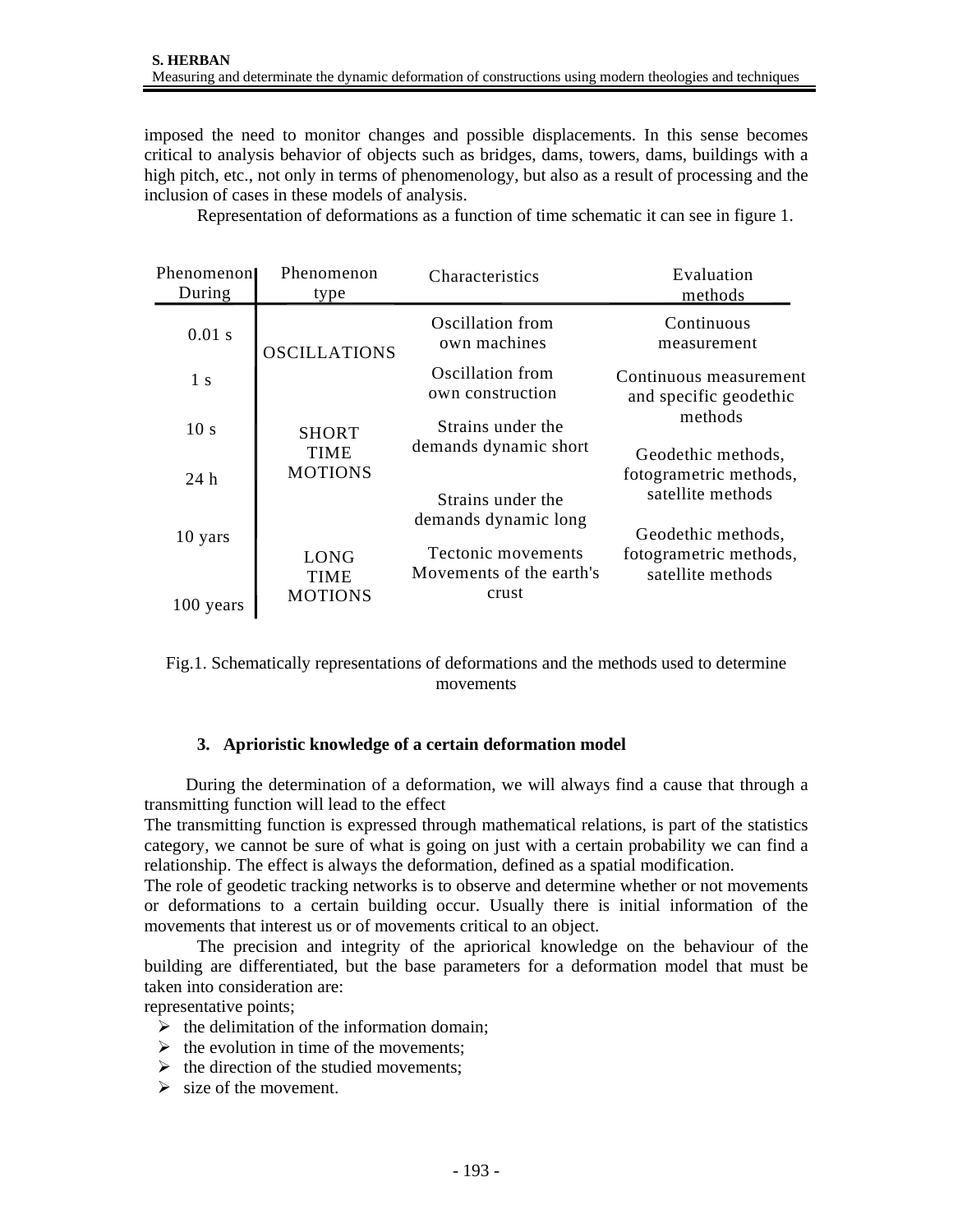After every measuring cycle a different type of information model appears, that must be verified or modified. Often the aprioristic knowledge and every modification of the model influence the configuration of the network as well as the observation program, thus taking birth an interactive effect between measurements and model. Schematically I presented in figure 1 types of movements and types of measurements for different type of movements and oscillations.

# **4. Performance and some technical specifications of used equipment**

The precision and technical specifications are different for total station and GPS system. So for total station we have:

 $\triangleright$  Angle and distance measurement (IR-Mode):

TCRA1205+'s precision angle-measurement system operates continuously providing instant horizontal and vertical circle readings that are automatically corrected for any "out of level" by a centrally located twin-axis compensator. The coaxial EDM uses a visible red laser, has various measuring modes, and measures to prisms and reflective tape. The range is excellent –  $3 \text{ km}$  to a single prism – and the accuracy superb –1mm + 1.5 ppm

 $\triangleright$  PinPoint – reflectorless EDM (RL-Mode)

PinPoint is the ideal tool for measuring to wall corners, inaccessible objects, facades, rock faces, roofs and walls inside buildings, in fact to anything at which it is difficult to set up a reflector. PinPoint's tightly bundled laser marks the point exactly with a small red dot. Measurements are taken instantly and directly (no complex routines measurement). And with PinPoint you can also take very long distance measurements to prisms. Very small laser spot, marks the point exactly Accuracy 2mm + 2 ppm.

 $\triangleright$  Automatic Target Recognition (ATR / LOCK)

With ATR, you only need to point roughly and take measurement; TPS1200+ hen fine points to the center of the prism and measures, all fully automatically. In LOCK mode TPS1200+ remains locked onto the reflector and follow it as it moves. Measurements can be taken at any time.

For GPS mode some specifications for smart pole are presented as follows:

SmartAntenna as stand-alone rover when not on SmartStation, the SmartAntenna can be used with the RX1250 as an ultra light, fully fledged SmartRover. Use it on a pole as an RTK rover or on a tripod for logging data and post processing, with all the capabilities and performance of GPS1200+. RTK communication devices. There is a wide choice of communication devices with SmartStation. Radio modems, GSM, GPRS and CDMA modules fit neatly into a small, waterproof, clip-on housing (Figure 2).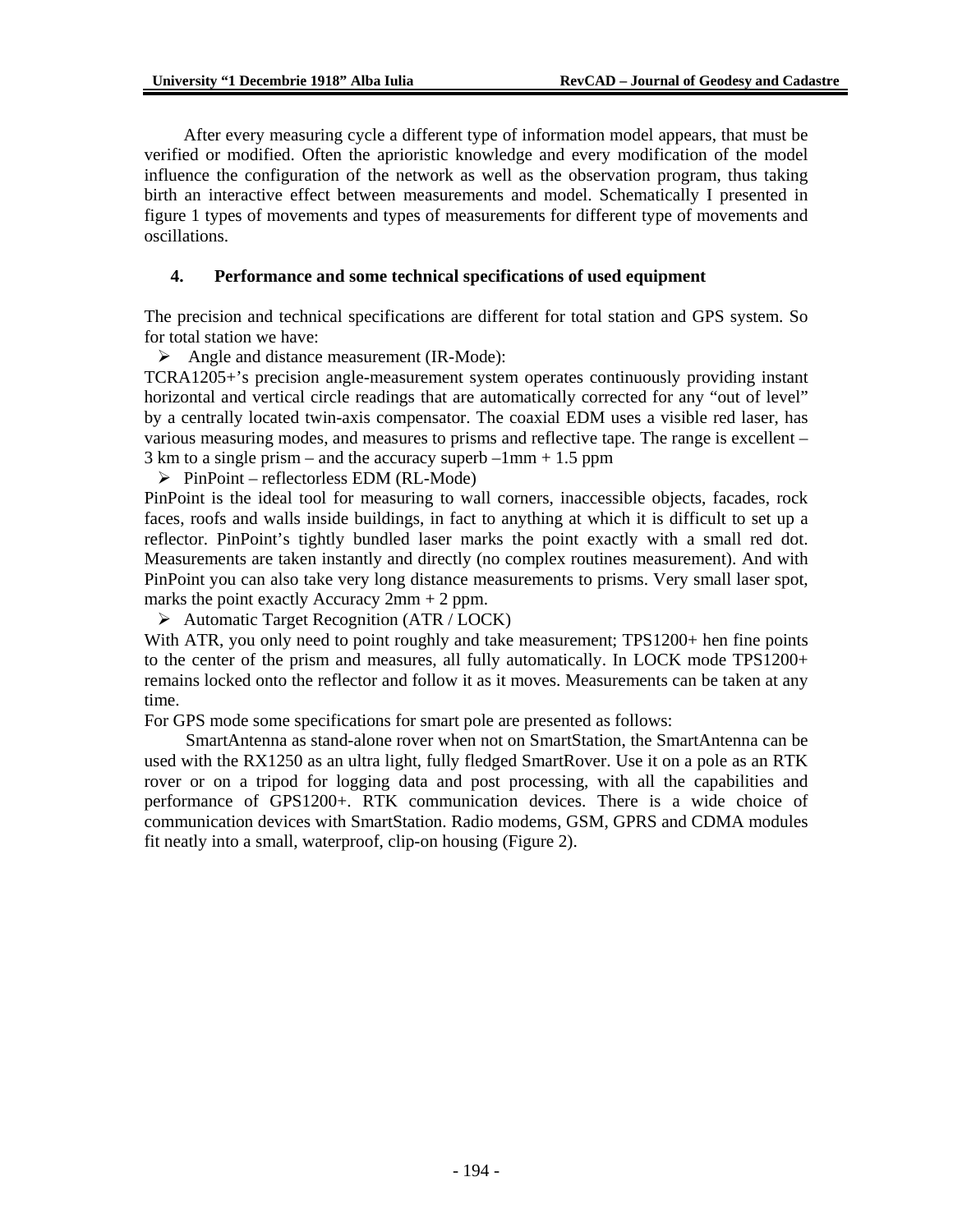



## **5. Dynamic models to determinate movements of structure**

The vehicle that runs on the route is a "Vehicle for taking and staking coal" with a frequency of 1200 t/h, type T 3214, having an arm 35 m long and weighing 460 tons. The foundation land is made from a succecion of sandy grounds that have the density  $ID =$ 0,47 ... 0,56. These values of the density correspond to a state of mid density of foundation. After the first topo-geodesic measurements in 2006, we have established the difference between rail A and B, presented in table 1 as maximal and minimal values Table 1.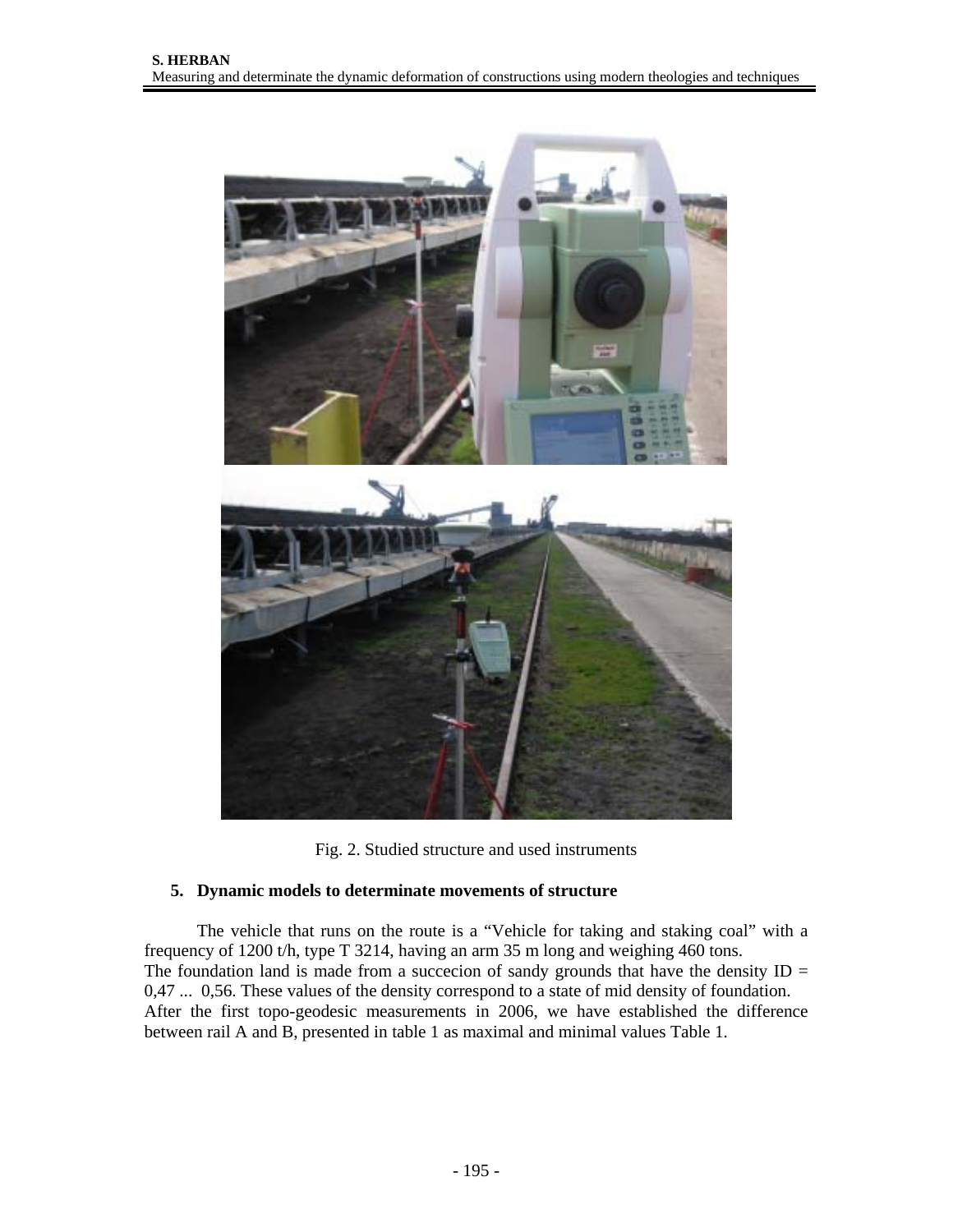| Measur.<br>cycle | Line | Horizontal<br>Deviance<br>mm |       | Vertical<br>Deviance<br>mm |        | Escarpment<br>Deviance |
|------------------|------|------------------------------|-------|----------------------------|--------|------------------------|
|                  |      | Int.                         | Ext.  | Min                        | Max    | mm                     |
|                  | A    | $-45$                        | $+30$ | $-14$                      | $-169$ | $-36$                  |
|                  | B    | $-36$                        | $+28$ | $-14$                      | $-196$ | $+15$                  |
| П                | A    | $-54$                        | $+43$ | $-14$                      | $-177$ | $-40$                  |
|                  | в    | $-41$                        | $+33$ | $-14$                      | $-213$ | $+19$                  |
| Ш                | А    | $-58$                        | $+46$ | $-14$                      | $-182$ | $-40$                  |
|                  | B    | $-46$                        | $+37$ | $-14$                      | $-215$ | $+22$                  |

Table 1 Horizontal and vertical deviations

As it can see the difference in horizontal plan and in vertical plan is significant, so we did measurement with GPS in RTK model to establish deformation and compare with measurements with total stations. Also with GPS technology the number of target point are significantly larger and the results are closer wit reality from the ground.



Fig. 3. Statistical representation of settlements of A track

In figure 3 it can see statistical representation of deformation in vertical plan. Also the dynamic movement of the structure is was measurement and represented in figure 4. The value of this deviation is very small being of order tents of mm.



Fig. 4. Representation of instant settlements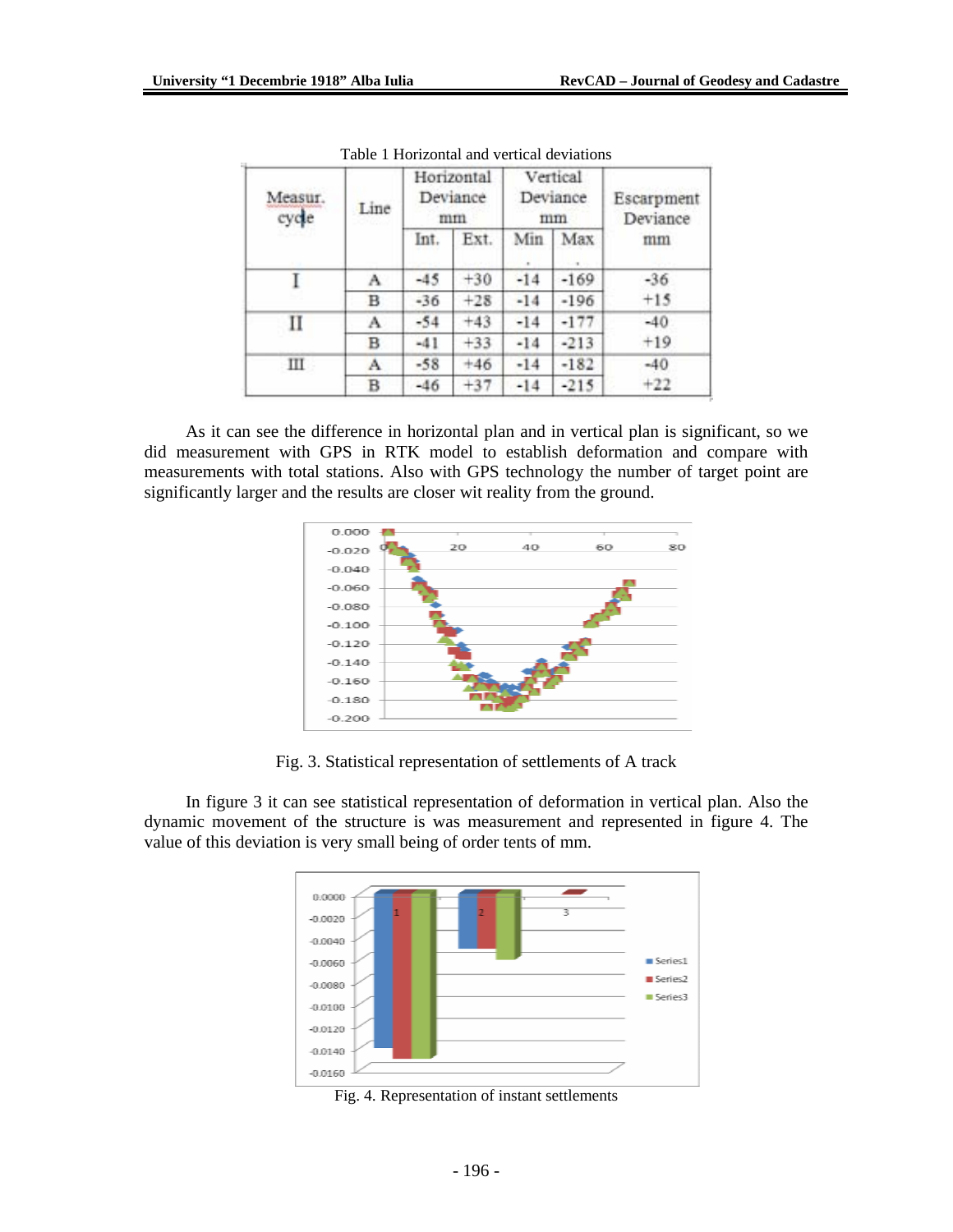The deviations in horizontal plan are more concluding in booth methods and it is presented in figure 5.



Fig. 5. The displacement measured by GPS and Total Station

# **6. Conclusion**

 The topographical methods used to determining vertical and horizontal movements are the are the most accurate methods for evaluated real deformations and inducted security exploitation.

The tests executed have shown the necessity of an modern approach based on different quality reports according to the precision factors evaluated and characteristically elements of the error ellipsis for the monitoring network points.

From the results presented it can be seen that measuring slow dynamic deformation is possible.

The total station results from the trial in the dynamic way with a moving machine ware in appropriate domain compare with the results that were obtained from GPS for horizontal plan

# **7. References**

- *1. Roberts G. W., Meng X., and Dodson A H., Structural Dynamic and Deflection Monitoring using Integrated GPS and Tri-axial Accelerometers, Proc ION GPS 2000, 13th International Technical Meeting of the Satellite Division of the Institute of Navigation, Salt Lake City, USA, September 2000.*
- *2. Dodson A. H., Meng, X. and Roberts, G. W., Adaptive Methods for Multipath Mitigation and Its Applications for Structural Deflection Monitoring. International Symposium on Kinematic Systems in Geodesy, Geomatics and Navigation (KIS 2001), Banff, Canada*
- *3. Herban, S. -Procedee şi metode topografice de urmărire a tasării construcţiilor- Zilele academice Timişene -2001*
- *4. Neuner J., Sisteme de pozitionare globala, Ed. MatrixRom, Bucuresti, 2000*
- *5. Herban S., General considerations regarding the methods in determining deformation in construction, Scientific Buletin of the "Politehnica" University of Timisoara,tom 51(65), 2006, pp.71-74*